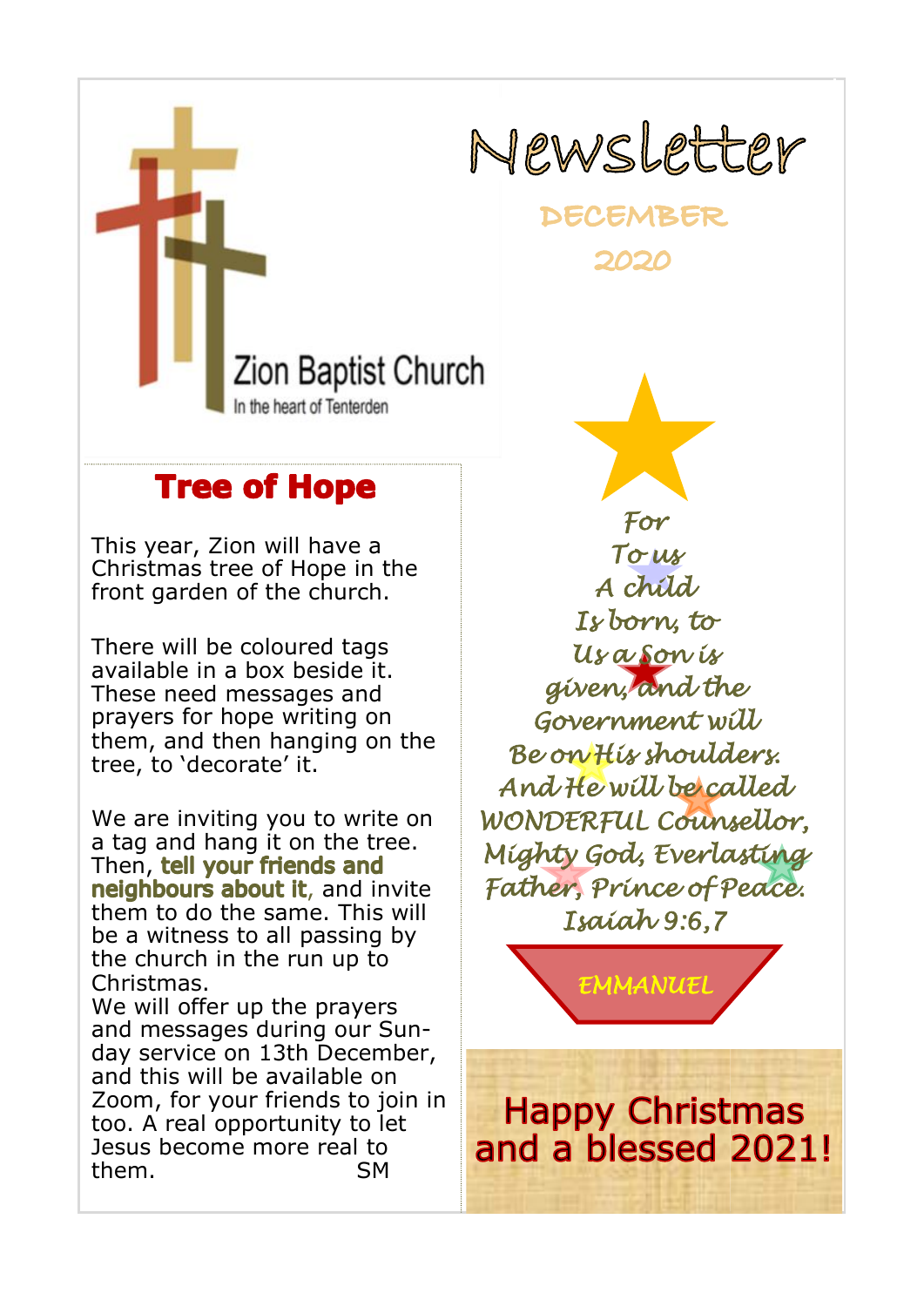#### **Services in December**

#### All Services available on Zoom (except\*) All Services in church if allowed

| Sunday, 6th 10.30am           | Morning Worship Service, led<br>by Rev Freddy Farias Palacios,<br>including Holy Communion |
|-------------------------------|--------------------------------------------------------------------------------------------|
| Wednesday, 9th 10.30am        | <b>Rainbow Tots Service*</b>                                                               |
| Sunday, 13th 10.30am          | Service of Hope, led by Rev<br><b>Freddy Farias Palacios</b>                               |
| <b>Sunday, 20th 10.30am</b>   | <b>Morning Worship Service, led</b><br>by Ian Banks,                                       |
| Sunday, 20th 4pm              | <b>Carol Service by candle light</b>                                                       |
| <b>Christmas Eve, 11.30pm</b> | <b>Communion Service, led by</b><br>Rev Freddy Farias Palacios                             |
| <b>Christmas Day, 10am</b>    | <b>Christmas Service, led by Rev</b><br><b>Freddy Farias Palacios</b>                      |
| <b>Sunday, 27th 10.30am</b>   | <b>Morning Worship Service, led</b><br>by Rev David Adkins                                 |

Our **Home Groups** run fortnightly. They are currently on Zoom only. Mondays 10am-12noon and Thursdays 8pm-10pm Please join a Home Group

# We meet for prayer: *10am—1pm church open for private prayer 8.30am—9.30am Prayer Meeting Currently via Zoom* **First Thursday of the month: 7.30pm, Church Monthly Prayer**  *Meeting Currently via Zoom*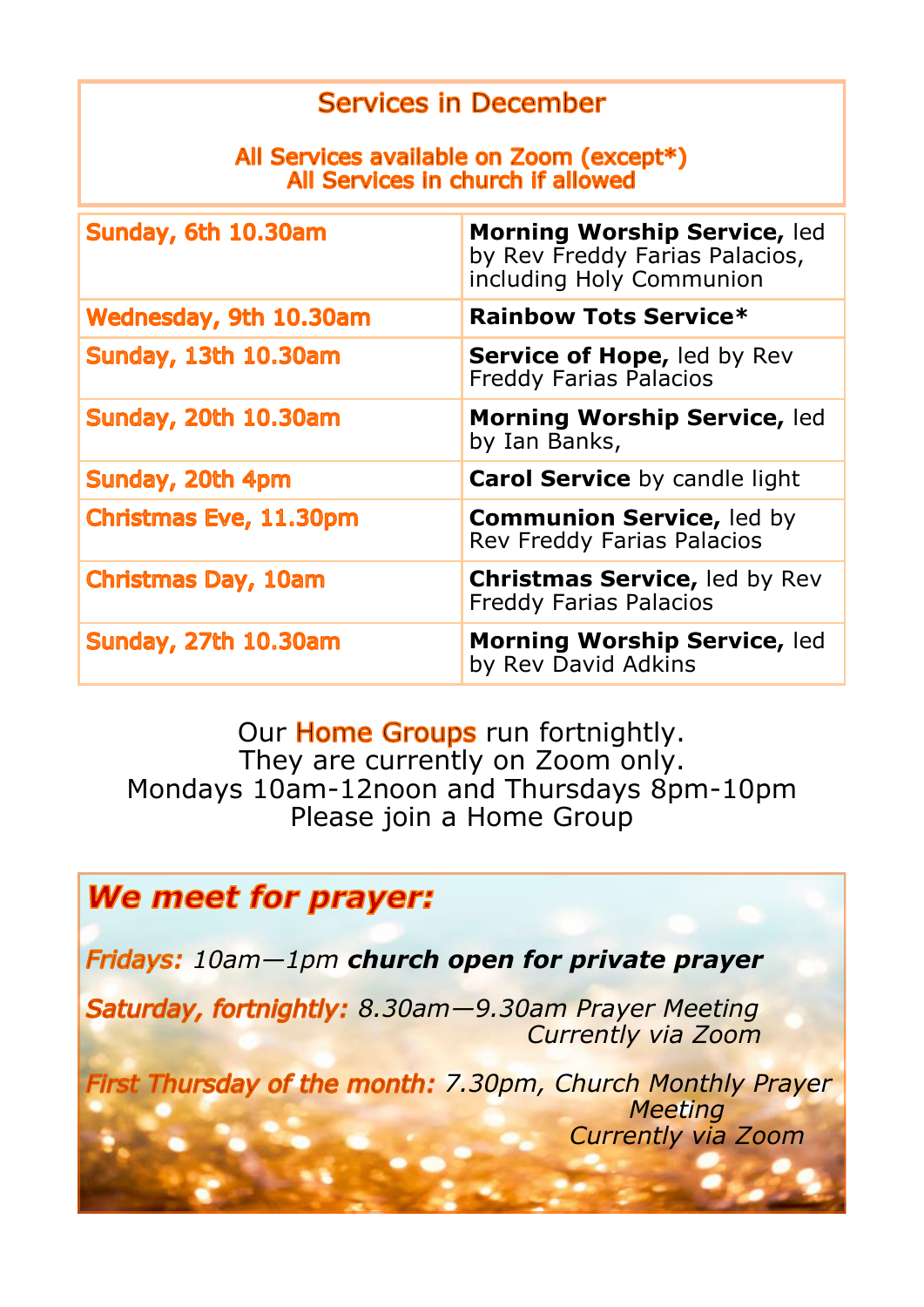#### **Letter from our pastor:**

During the COVID-19 pandemic we have heard inspiring stories about remarkable people who have listened to a cry for help. Captain Sir Thomas Moore, popularly known as 'Captain Tom', raised a significant amount of money for the NHS in the run-up to his 100th birthday.



The Manchester united player Marcus Rashford has earned praises and royal recognition for his free school meals campaign. Again, Marcus responded to a need (a cry for help) and we can mention many more remarkable people who have made a difference during these challenging times.

We give thanks for those who have contributed towards Zion Baptist Church's "Hardship Fund". Our fellowship has been able to support families in Tenterden who have been struggling through the Coronavirus pandemic.

If you hear about individuals or a family that might need support, please let one of the Elders, Suzanne or Christine know. Also, if you feel you can contribute towards our "Hardship Fund", please contact our Treasurer.

There is so much need around the world and in our local community. Millions are crying for help. However, is it all about physical needs such as food? Or maybe mental and emotional challenges such as loneliness?

As we look forward to celebrating Christmas, there is a message that we hear more and more: "Christmas celebrations are cancelled because of the pandemic, Christmas is off".

New restrictions are again in place, and uncertainty about jobs has once again increased. This year, it has been an almost impossible mission for new graduates to find a job. Businesses in many parts of the country have been hit very badly and some have not been able to recover.

Some churches have not been open for most of the year, and some have lost their main income because they depend on lettings. How to prepare services in the middle of these uncertain and challenging times?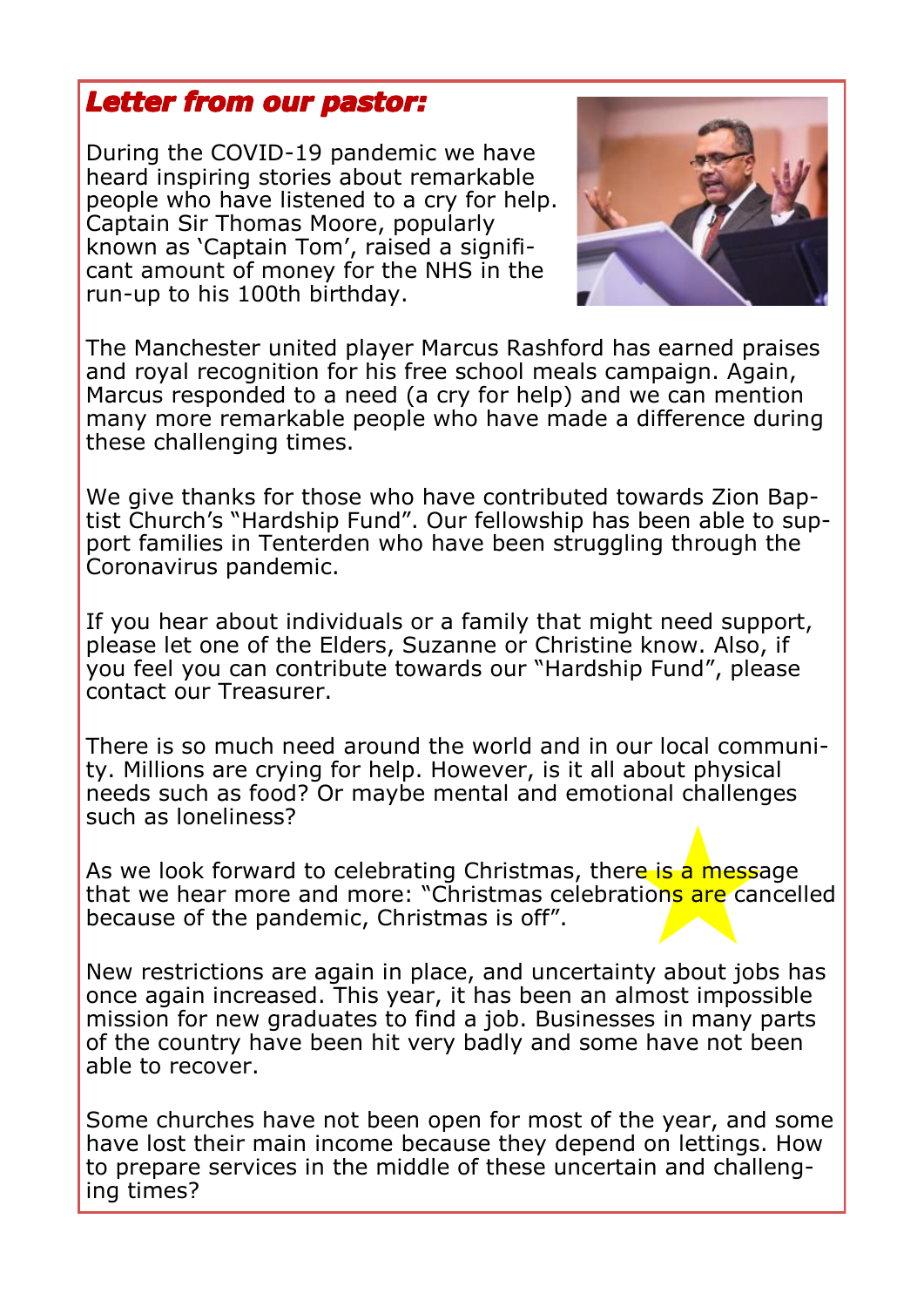Do we have to cancel our Christmas celebrations?

There is something more important than celebrations, resources, or money. Despite the £32,795,065 Captain Tom was able to raise, the NHS will be crying out for more resources tomorrow. Those children who will be fed through the free school meals initiative in the next few weeks, will be hungry again.

In Psalm 121, the psalmist sings a question, **"I lift up my eyes to the hills. From where does my help come?"**

Bible scholars tell us that this psalm was probably sung in an antiphonal fashion by the pilgrims on their way to the holy city of Jerusalem to attend some solemn feast. The psalmist says that as he travels, he looks to the hills, to the distant hills of Jerusalem.

When we face problems or difficulties in our lives, we tend to see what is in front of us, we focus on our circumstances and we cannot see beyond.

Christmas celebrations will be different this year. There is struggle, uncertainty and challenges around the world. But the psalmist paints a beautiful picture. He looked from his own little sphere of life (his problems and challenges) out to the great hills and beyond them to the Lord of heaven and earth.

One scholar said; 'The psalmist understood that the pilgrims didn't need to arrive at Jerusalem before they came under God's protective care. He would watch over them on the journey. God is just as present in the journey as in the destination.'

He responds with certainty, "My help comes from the Lord, who made heaven and earth". The psalmist has faith that as he travels, as he faces the challenges in life, the Lord will be looking after him, the Lord will not let his foot slip  $-$  He will be watching over. Therefore, the psalmist can have strength and calmness to face uncertainty.

Whatever our circumstances, there will be a turning point in our lives when we must exercise complete trust in the Lord. When we trust in the Lord is when we exercise our faith. Are you experiencing a turning point in your life?

How to celebrate Christmas?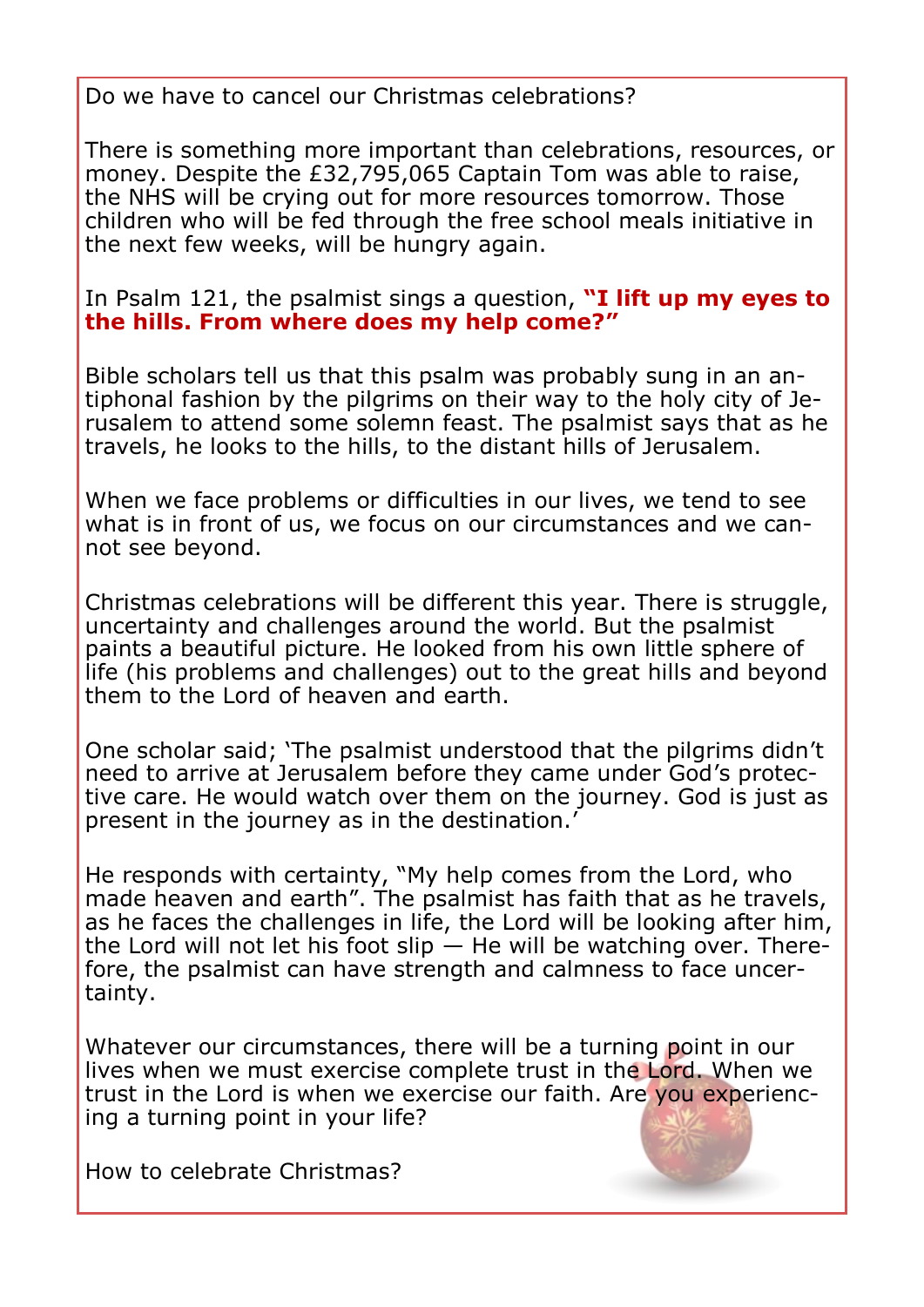Whether in lockdown or in normal circumstances, Christmas is about the love of God. The true meaning of Christmas is described in John 3:16-17 **"For God so loved the world that he gave his one and only Son, that whoever believes in him shall not perish but have eternal life. For God did not send his Son into the world to condemn the world, but to save the world through him."** The true meaning of Christmas is the celebration of this incredible act of love.

Why not to follow the psalmist example. When things seem to be impossible for you to bear, lift up your eyes and see beyond your circumstances. Turn your eyes upon the Lord from where your help comes from. Look to Him in faith, bring your situation, family, and life to Him, believing that He has the power to protect you and to give you strength to face the challenges of life.

If you have not surrendered your life to Him. Why not receive Jesus into your heart this Christmas, and let Him have His way with you?

He wants to help you and give you not only perishable things but eternal life.

### **Happy Christmas and a blessed 2021!**

Freddy



Our next **Church Members Meeting**  is planned for: **Sunday, 24th January**  after the morning service.

**BMS birthdays:**

**21st Nov: Kirsty Taylor-Black 26th Dec: Mr Stephen Wood**

## **Thank you**

We are feeling blessed in these times that we are busy with work. Some of that work involves *offering respite to schools for pupils that need some time in a smaller group with one to one. These young people already had struggles before covid came along. The young people need our prayers.*

*A heartfelt thanks for all the prayer for our family even though restrictions keep us apart, you remain in our thoughts and prayers also and we are still connected.*

*We would like to thank Zion for their continued support, phone calls, messages and emails. Shaun and Chrissy*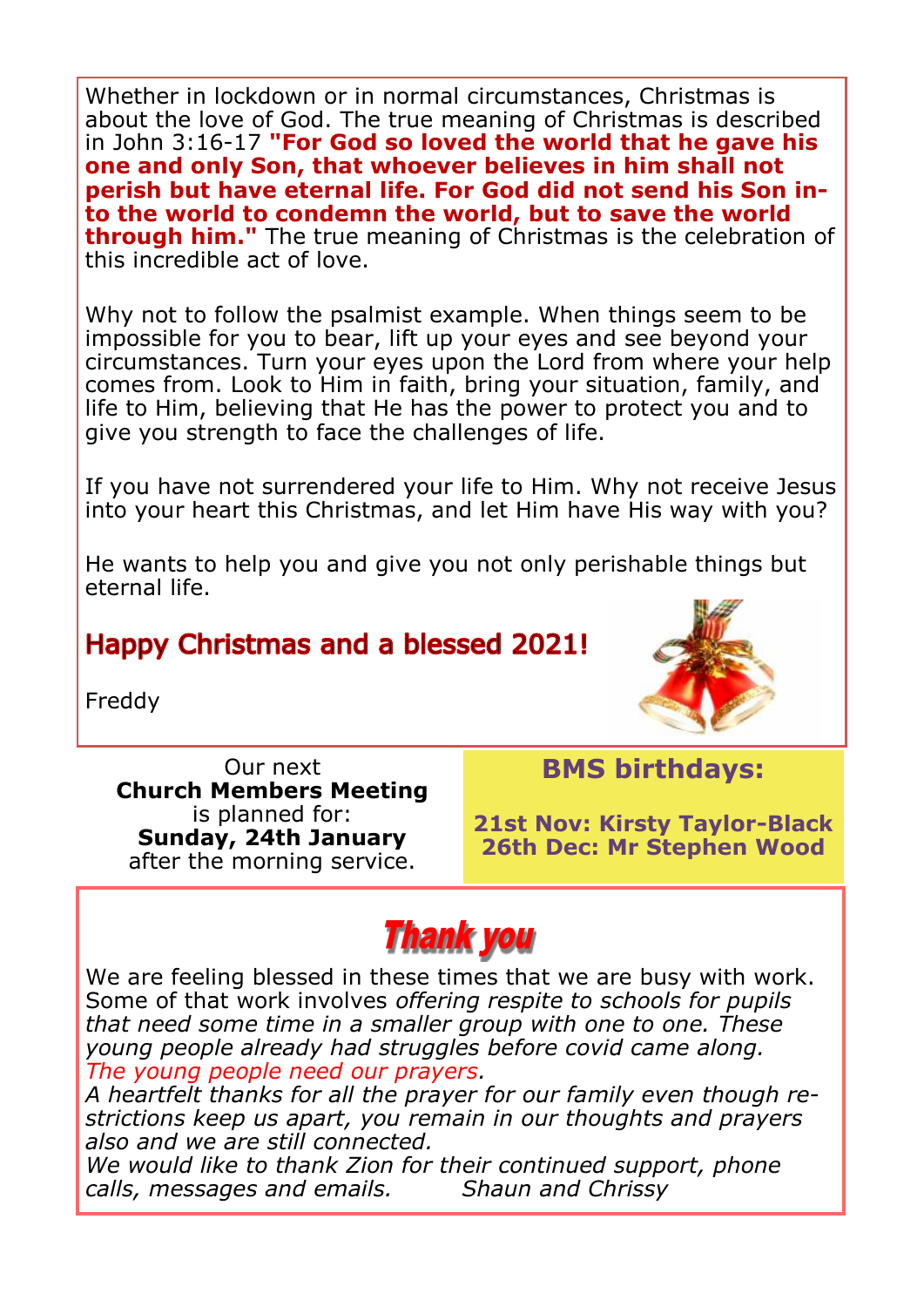## **ALIYAH\***

 $Isa43.5-6$ 

Fear not, for I am with you, I will bring your descendants from the East and gather you from the West: I will say to the North, "Give them up!" and to the South, "Do not keep them back!" Bring my sons from afar and my daughters from the ends of the earth'.

Jer1:11-13 The Lord Himself is watching over His Word to perform it

What a privilege to be the generation witnessing these end time prophecies being fulfilled before our very eyes! It baffles me why His church is so indifferent to this amazing and exciting story!

Isa49:22

We, the Gentile church are charged with encouraging Jewish people by prayer, finance or assisting them by arranging travel arrangements, as many around the world actually do often travel many thousands of miles to the 'ends' of the earth searching for Jewish families.

Isa60:8-12 Isa40:1-5 Zeph3:19-20 AMOS 9:13-15 and many other Scriptures.

( [www.operation](http://www.operation-exodus.org/)-exodus.org if you want to know more.)

\*'Aliyah' means the 'going up' to Jerusalem by the Jews in the diaspora. The return of the Jews to the land of Israel is inextricably linked to Jesus' return!

Dorothy C.

## Raimbow Tots:

Throughout this challenging season, we have kept in touch with Rainbow Tots via our WhatsApp group.

We enjoyed bumping into Rainbow Tots families at the Recreation ground, each Wednesday morning, welcoming newcomers too, until this lockdown.

However, we are praying that guidelines will mean we can meet in church for a Christingle service, on Wednesday, 9th December. We also hope to start a support group for Rainbow Tots mums in January, which can legally meet in church. SM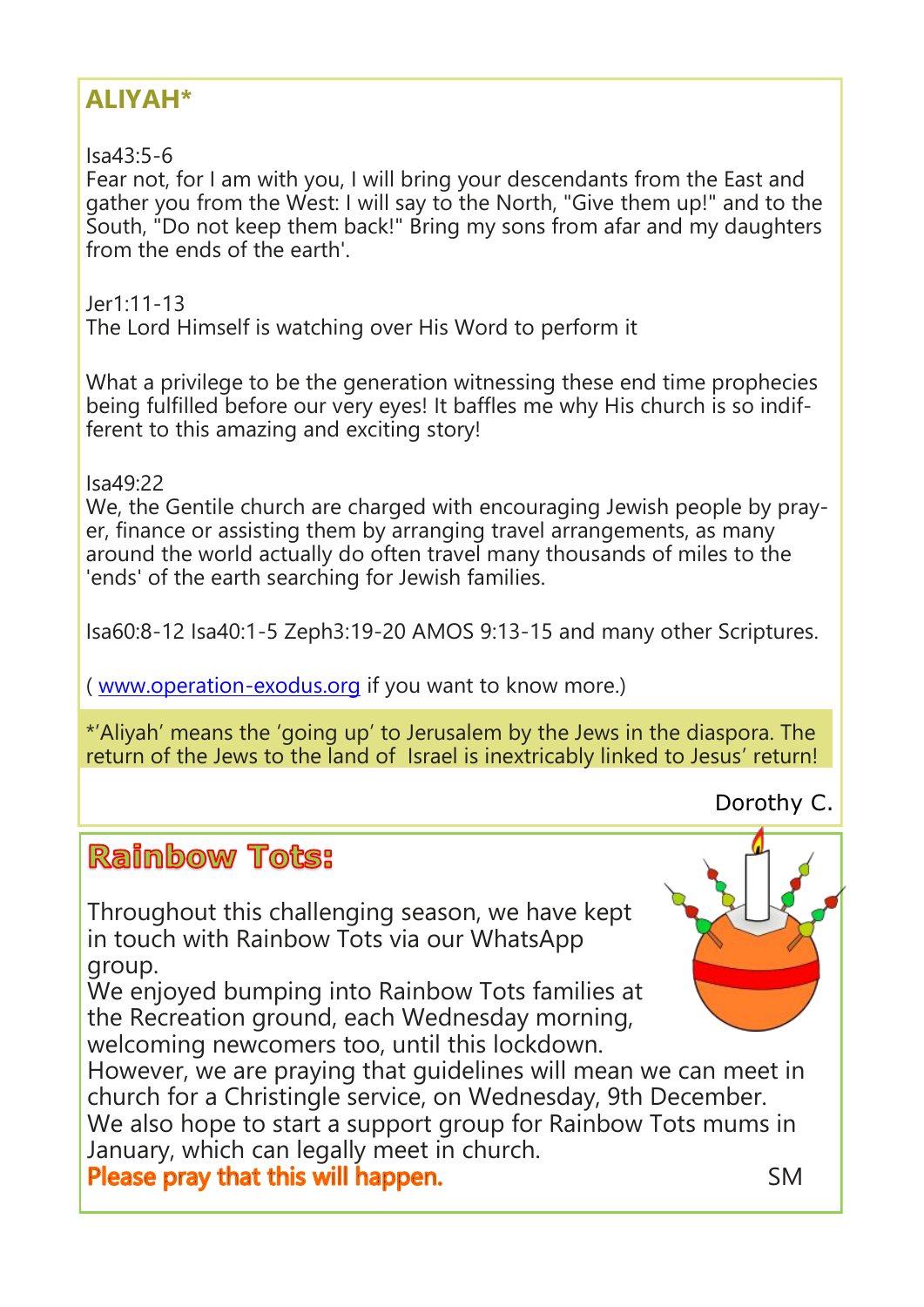

A Devotional from MAF

Are you a glass full or half empty? It's easy to go through life looking at things through the lens of pessimism or optimism without consciously understanding the filter that defines our thinking. When Moses sent a leader from each of the tribes of Israel to spy out the land of 'milk and honey', 10 of 12 were so focused on the negatives—seeing the people there as giants and themselves as grasshoppers—they failed to recognize God's provision and the victory He had promised them. Only Caleb and Joshua believed that God could defeat their enemies and bring them into the promised land. As a result, they were the only ones who were allowed to enter.

How many of us have missed out on God's blessing because we've focused on the negatives of our situation?

As we enter another month of lockdown-related limitations, with ever increasing rates of coronavirus cases being reported across the globe, it can be easy to see only doom and gloom.

However, when we feel anxious, worried and overwhelmed, we find ourselves weakened, fearful and struggling to pray. Optimism seems futile. What we really need is for the joy of the Lord to be our strength (Nehemiah 8:10).

'Joy' is a short but powerful word. The difference between joy and happiness; happiness being dictated by our circumstances, joy being something that goes deeper.

Christian author Kay Warren adds this definition: 'Joy is the settled assurance that God is in control of all the details of my life'.

Although self-control is a fruit of the Spirit, the mindset above can cause you to fail, to feel condemned when worry and grief take hold. At times when you are struggling the most, the idea that joy is something you choose, can leave you spiritually paralyzed.

It is worth noting that the Bible doesn't separate joy from emotion. More than 100 verses in various translations use the words 'happiness' and 'joy' together: 'For the Jews it was a time of happiness and joy, gladness and honour' (Esther 8:16, NIV); 'I will turn their mourning into joy… and bring happiness out of grief' (Jeremiah 31:13, HCSB).